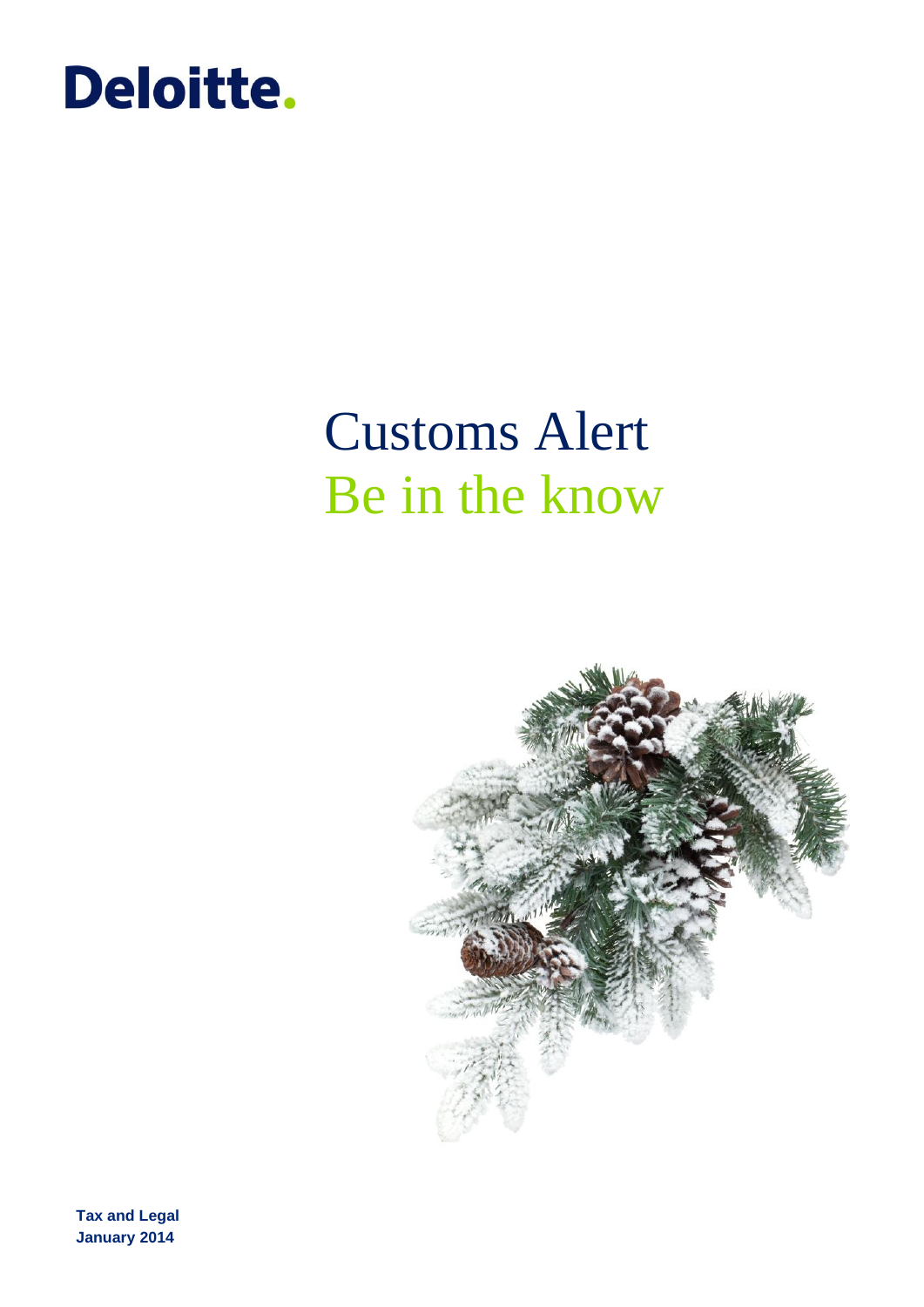## 1. General

In this Customs Alert, we provide a brief summary of new documents adopted during sessions of the Board and Council of the Eurasian Economic Commission (hereinafter, the "EEC") within the framework of the Customs Union ("CU") between Belarus, Kazakhstan and Russia, and published on the official EEC website [www.eurasiancommission.org.](http://www.eurasiancommission.org/) Also, we offer you a summary of new Kazakhstan regulatory legal acts dealing with international trade.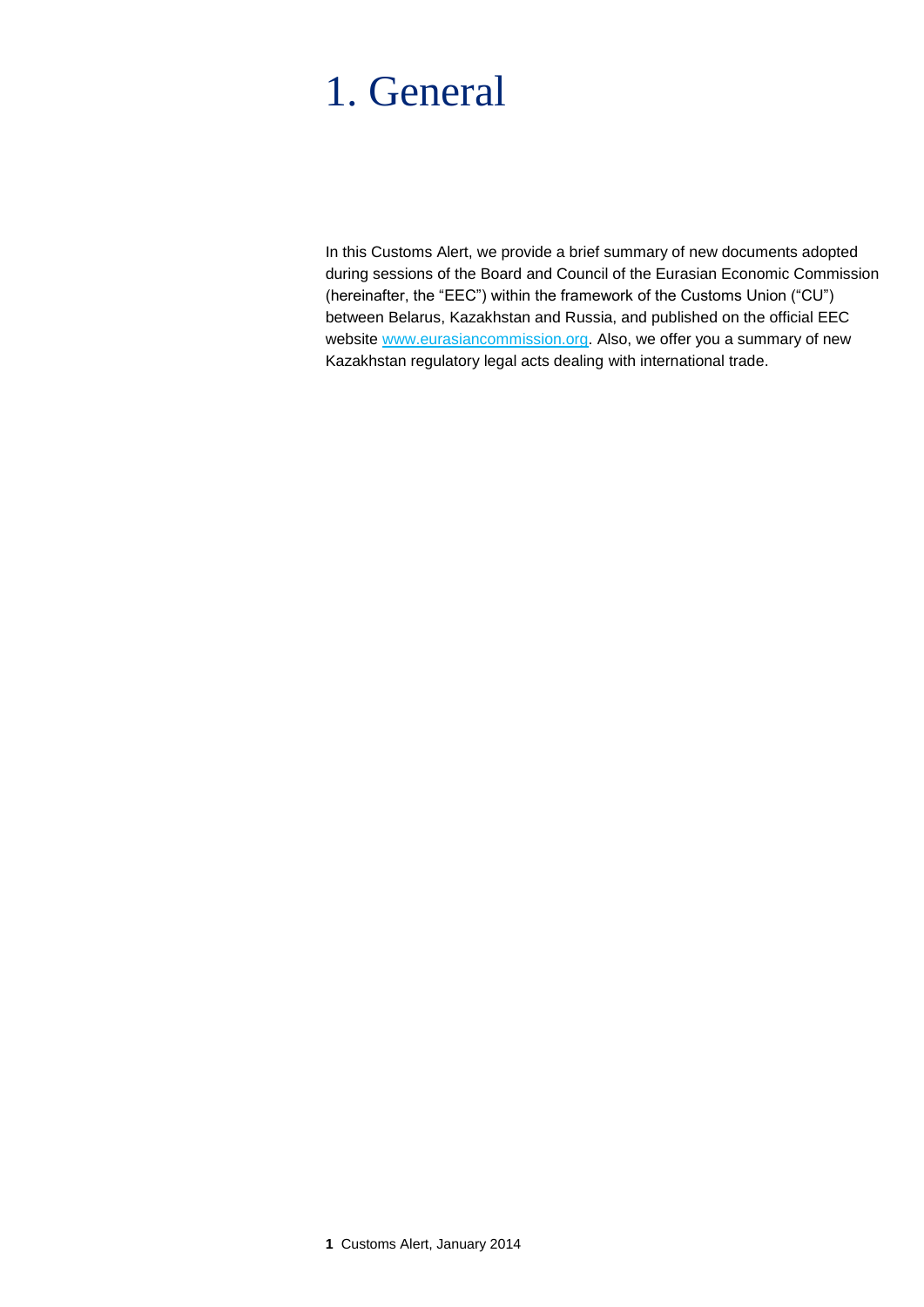## 2. Customs Union

#### **Essential goods for domestic market of the Customs Union**

EEC Council Resolution No. 307 dated 25 December 2013 has introduced amendments to the List of goods essential for domestic market of the CU with respect to which temporary limitations or export bans can be established (hereinafter, the "List")<sup>1</sup>. The List is supplemented by commodity items 4103 30 000 0, 4104, 4106 31 000 0 and 410632000 0. In addition, some explanations to certain positions have been introduced.

**This Resolution entered into force on 25 January 2014.**

#### **Explanatory notes to the unified Commodity nomenclature of foreign economic activity of the Customs Union**

EEC Council dated 17 December 2013<sup>2</sup> has recommended to apply Explanatory notes to the unified CN FEA CU as amended on 12 March 2013<sup>3</sup>.

Based on amendments, new Explanatory notes to CN FEA CU have been supplemented by Volume VI.

**This Recommendation entered into force on 17 January 2014.**

 $1$  Established by the CUC Resolution No. 168 dated 27 January 2010.

 $2$  EEC Council Recommendation No. 17 dated 17 December 2013.

 $3$  EEC Council Recommendation No. 4 dated 12 March 2013.

**<sup>2</sup>** Customs Alert, January 2014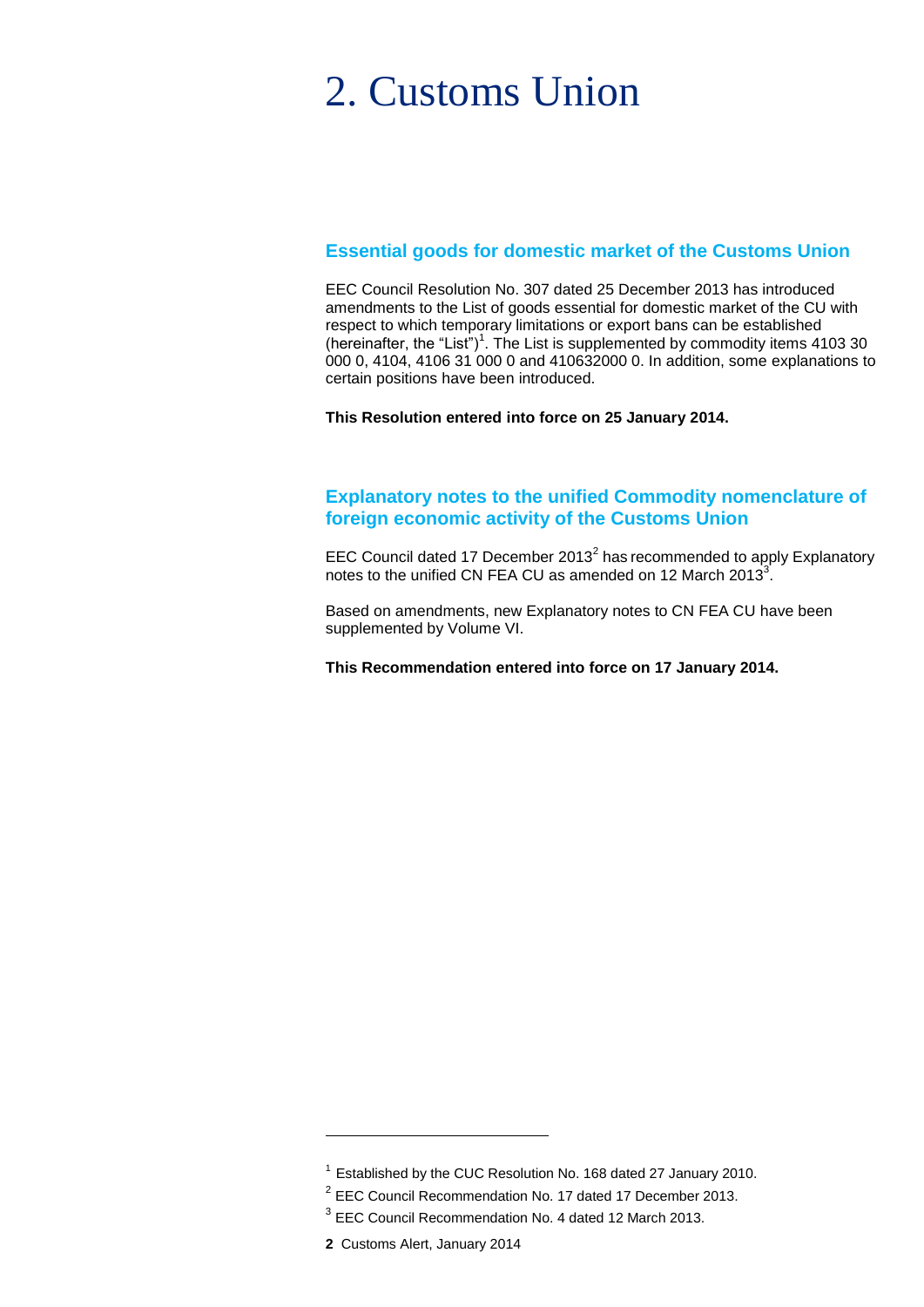#### **Amendments to CU Common Customs Tariffs**

| <b>EEC Board Resolution</b><br><b>No. and publication</b><br>date | <b>CN FEA CU</b><br>code       | <b>Brief description of goods</b>                         | Import duty rate <sup>4</sup>                                                                                              |
|-------------------------------------------------------------------|--------------------------------|-----------------------------------------------------------|----------------------------------------------------------------------------------------------------------------------------|
| $92^{5}$<br>23 December 2013                                      | 8701 20 901 5                  | Certain types of motor vehicles<br>that were in operation | 13,8%, not less than 0,2 Euro for<br>1 $cm3$ of engine<br>13,3%, not less than 1,8 Euro per<br>1 cm <sup>3</sup> of engine |
|                                                                   | 8702 10 192 4                  |                                                           |                                                                                                                            |
|                                                                   | 8704 21 390 4                  |                                                           | 14%, not less than 0,2 Euro per 1<br>$cm3$ of engine                                                                       |
|                                                                   | 8704 21 990 4                  |                                                           | 10%, not less than 0,13 Euro per<br>1 $cm3$ of engine                                                                      |
|                                                                   | 8704 22 990 5                  |                                                           | 10%, not less than 0,18 Euro per<br>1 $cm3$ of engine                                                                      |
|                                                                   | 8704 23 990 5                  |                                                           | 13,3%, not less than 1,2 Euro per<br>1 $cm3$ of engine<br>19%, not less than 0,1 Euro per 1<br>cm <sup>3</sup> of engine   |
|                                                                   | 8704 31 390 4                  |                                                           |                                                                                                                            |
|                                                                   | 8704 31 990 4                  |                                                           | 19%, not less than 0,2 Euro per 1<br>$cm3$ of engine                                                                       |
|                                                                   | 8705 10 009 5                  |                                                           | 10%, not less than 0,28 Euro per<br>1 $cm3$ of engine                                                                      |
|                                                                   | 8705 90 100 5                  |                                                           | 13%, not less than 0,6 Euro per 1<br>$cm3$ of engine                                                                       |
|                                                                   | 8705 90 300 5                  |                                                           | 13,8%, not less than 2 Euro per 1<br>$cm3$ of engine                                                                       |
|                                                                   | 8705 90 900 5                  |                                                           | 5%, not less than 0,04 Euro per 1<br>cm <sup>3</sup> of engine                                                             |
|                                                                   | 8716 39 800 3                  |                                                           | 9%, not less than 13,8 Euro per 1<br>t of total mass                                                                       |
|                                                                   | 8716 39 800 4                  |                                                           | 9%, not less than<br>9,7 euro per 1 m <sup>3</sup> of internal                                                             |
|                                                                   |                                | Certain types of motor vehicles                           | volume of the body<br>19%                                                                                                  |
| $98^6$<br>26 December 2013                                        | 8703 90 109 1<br>8703 90 109 9 | with an electric motor                                    | 19%                                                                                                                        |
|                                                                   |                                |                                                           |                                                                                                                            |

The table below lists EEC Board amending CU CCT.

 $<sup>4</sup>$  Import duty rate (as a percentage of customs value, either in Euros or USD).</sup>

<sup>5</sup> Resolution entered into force on 2 January 2014.

 $6$  Resolution excludes item 8703 90 109 0. The Resolution entered into force on 5 January 2014.

 $^7$  Import duty rate of 0% of the customs value is effective from 1 January 2014 until 31 December 2015, inclusive.

**<sup>3</sup>** Customs Alert, January 2014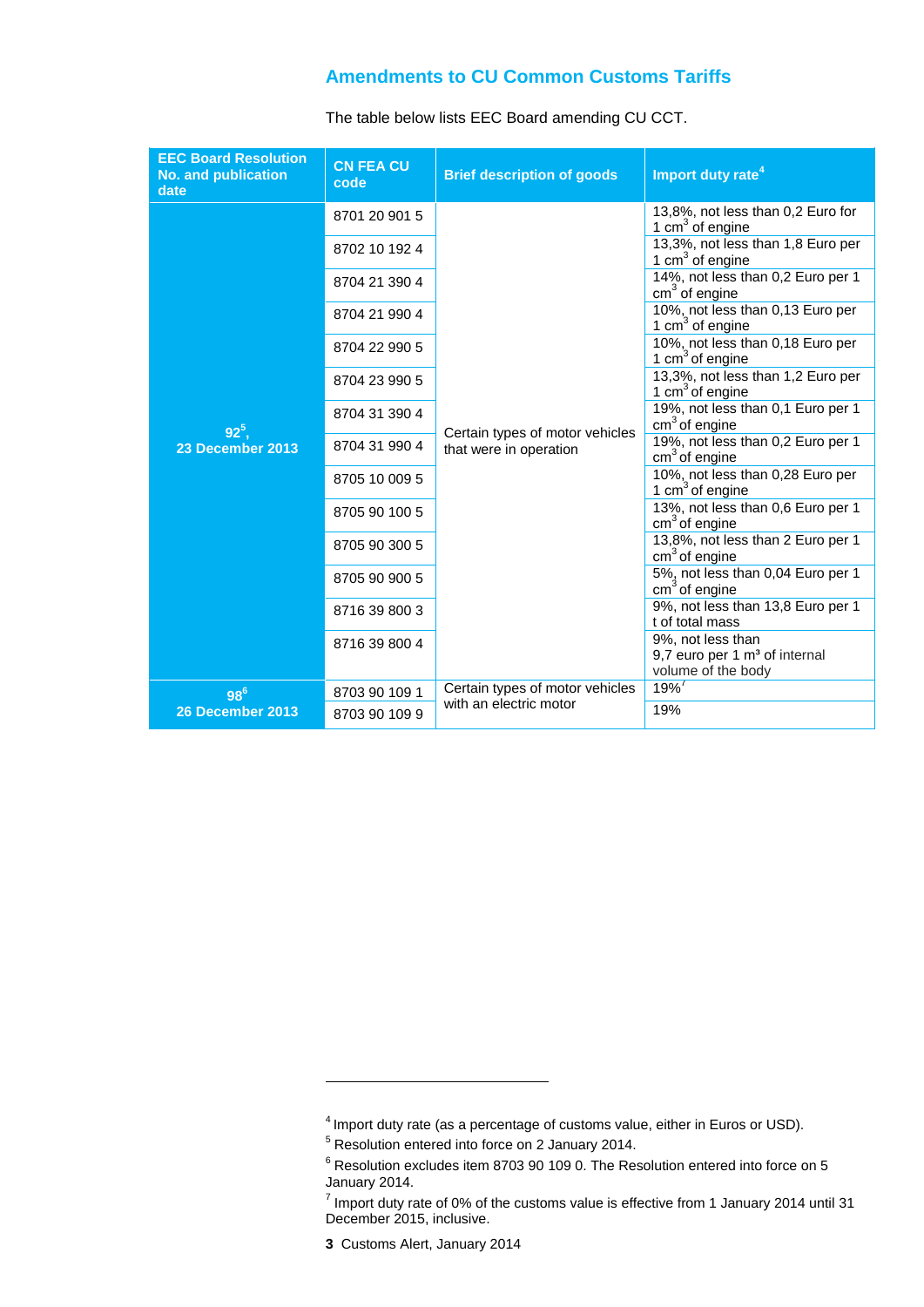# 3. Republic of Kazakhstan

#### **Temporary ban on export of light distillates and products, kerosene, gas oil and other petroleum products**

Government Resolution of the RK No. 1312 dated 4 December 2013 has imposed a ban on the export of light distillates and products (commodity code 2710 12), kerosene (commodity code 2710192100 - 2710192500), gas oil (commodity code 2710194200 – 2710194800, 2710201100-2710201900) and other petroleum products (commodity code 2710209000), except specialized gasoline (commodity code 2710122100-2710 12 250 9) and heating gas oil for household use for the term of 6 month.

**This Resolution entered into force on 1 January 2014.** 

#### **Application of IT technologies and creation of an integrated information system**

President of the RK signed the law on ratification of the Agreement on the application of information technology in the exchange of electronic documents in foreign and mutual trade within the common customs territory of the CU and the Agreement on the establishment, operation and development of an integrated information system in foreign and mutual trade of the CU.

It is assumed that development of an information system of the CU trade will improve the quality of customs, tax, transport and other forms of state control with the use of information communication technologies, will provide effective regulation of foreign and mutual trade in the customs territory of the CU and will promote facilities to business entities.

Agreement on the application of information technology in trade in the CU territory will provide an opportunity to control the legality of foreign digital signatures within the CU and starting from 1 January 2014 it will allow participating in interstate information exchange within the CU that will promote the development of trade.

**Agreements are subject to ratification and are temporarily applied from 15 January 2014.**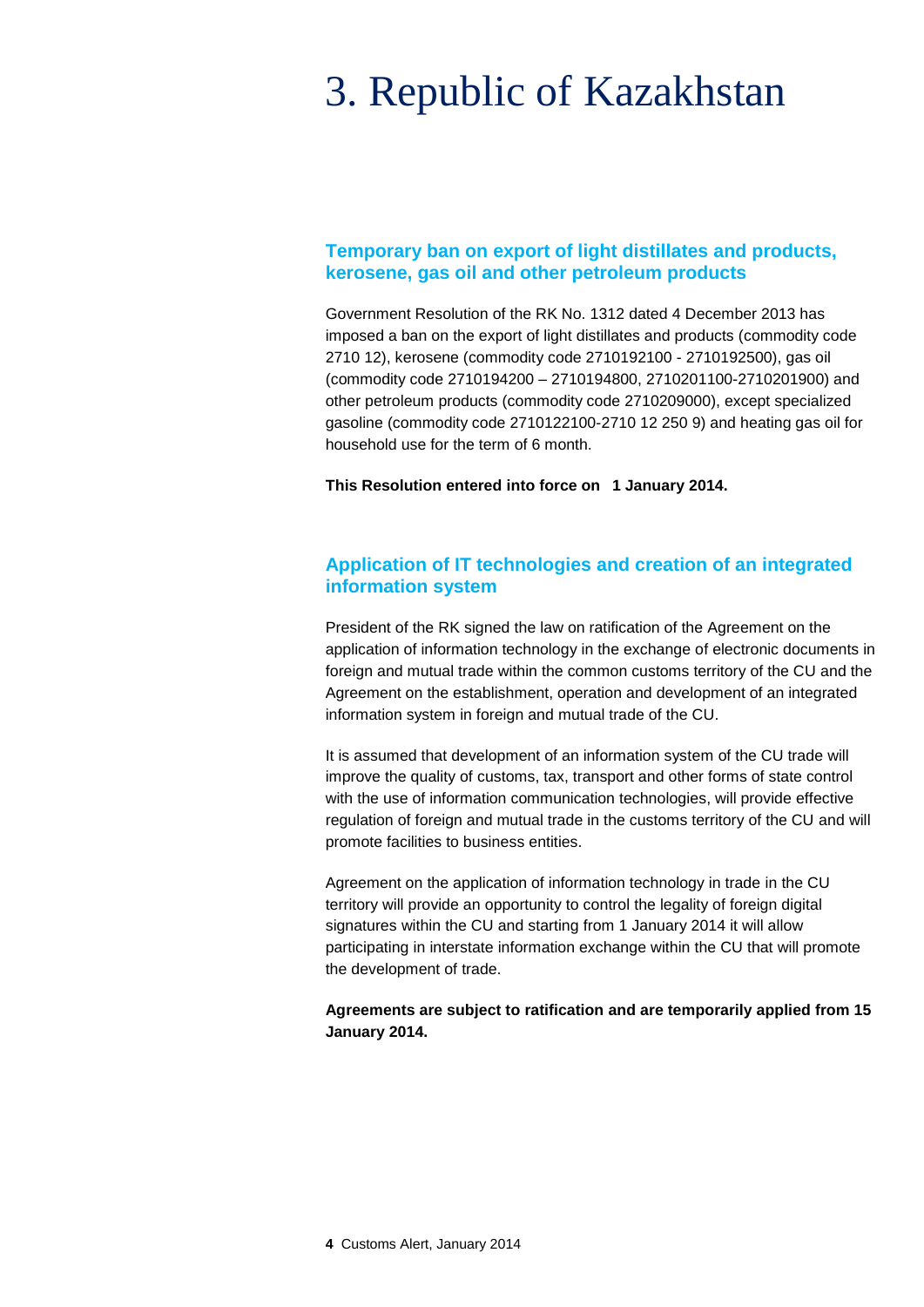#### **Rules of determining of the country of origin of goods**

Government Resolution of the RK No. 1334 dated 13 December 2013 introduced amendments to the Criteria of sufficient processing of goods $<sup>8</sup>$ ,</sup> approved by the resolution of the Government of the RK No. 1647 dated 22 October 2009. In addition, there were amendments to goods positions 8408, 8433, 8501 and 8601

**This Resolution entered into force on 13 December 2013 and was officially published on 7 January 2014.**

#### **List of good subject to export control**

Government Resolution of the RK No. 1372 dated 20 December 2013 introduced amendments to the List of products subject to export control approved by the Government Resolution of the RK No. 104 dated 5 February 2008.

**This Resolution entered into force on 9 January 2014.** 

<sup>&</sup>lt;sup>8</sup> Appendix 9 of the Rules of determination country of good's established by Government Resolution of the RK No. 1647 dated 22 October 2009.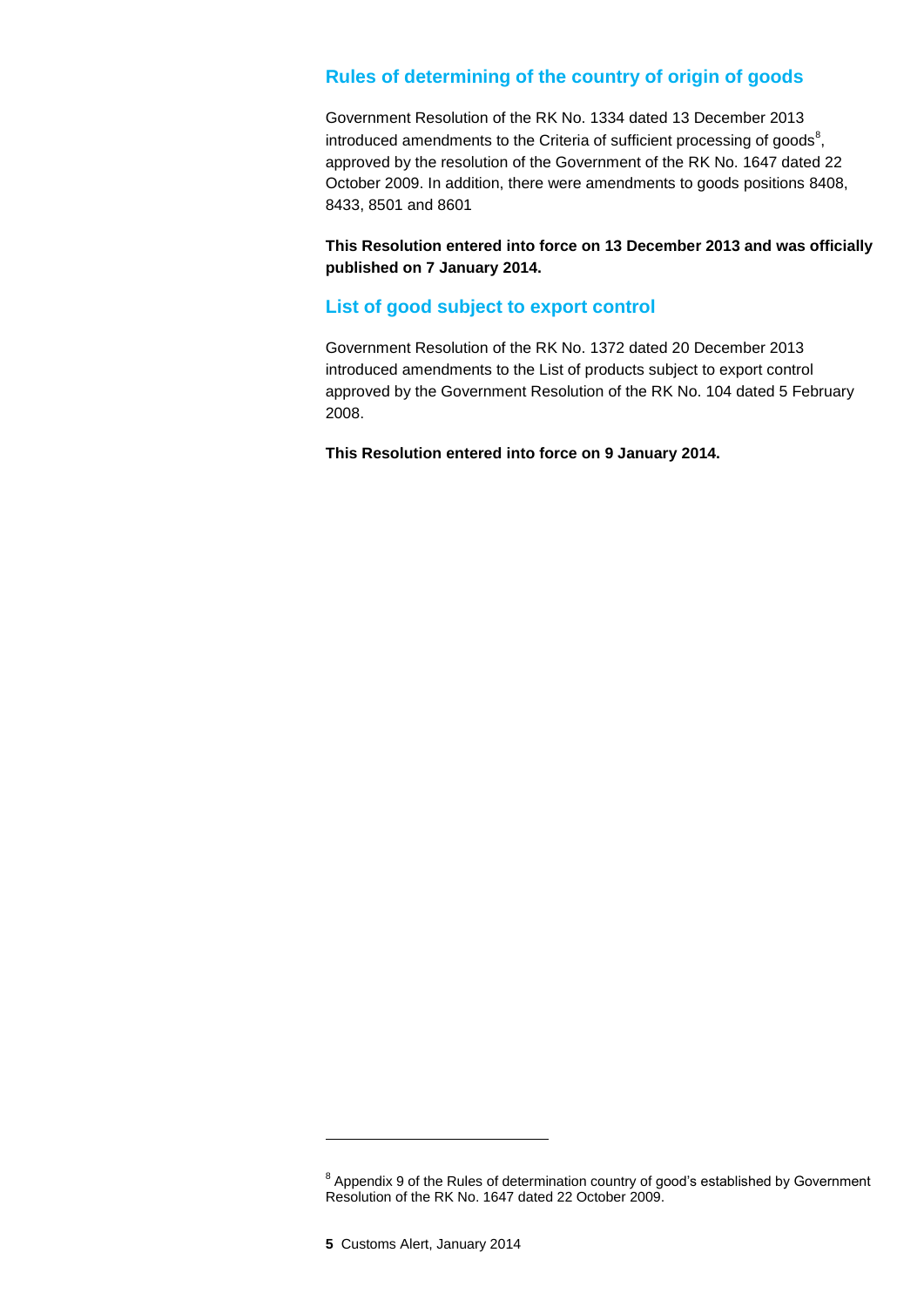# 4. International Trade

We focus your attention on the results of a regular monitoring of foreign trade barriers on goods imported from countries of the Customs Union.

Application of 101 restrictive measures on goods of the CU member-states has been revealed as of December 2013. Antidumping measures (46) formed the bulk of barriers. Moreover, discriminatory excise, import bans, quota restrictions and other restrictive measures are applied.

Restrictive measures in respect of goods of the CU member-states are applied by EU countries, Ukraine, India, United States, Uzbekistan, China, Mexico, Moldova, Thailand, Armenia, Azerbaijan, Brazil, Kyrgyzstan, Turkmenistan, Turkey, Australia, Indonesia, Canada, Colombia, the Republic of Korea, the Philippines.

The list of restrictive measures currently applied in third world countries with respect to goods of the RK is represented below:

| <b>Description of measures</b>                                                                                                                                                                                           | Goods, applying the measure                                                                                        | <b>Country</b><br>applying the<br>measure | <b>Validity</b> |
|--------------------------------------------------------------------------------------------------------------------------------------------------------------------------------------------------------------------------|--------------------------------------------------------------------------------------------------------------------|-------------------------------------------|-----------------|
| <b>Excise (differentiated)</b> <sup>9</sup>                                                                                                                                                                              | Yachts and other swimming<br>facilities for recreation and sports,<br>beer, alcoholic beverages,<br>tobacco, fuel. | Azerbaijan                                |                 |
| <b>Technical barrier<sup>9</sup></b>                                                                                                                                                                                     | Asbestos and asbestos products                                                                                     | Azerbaijan                                |                 |
| <b>Excise (differentiated)</b> <sup>9</sup>                                                                                                                                                                              | Alcoholic beverages except vodka                                                                                   | Armenia                                   |                 |
| Import ban <sup>9</sup>                                                                                                                                                                                                  | Lynx and wolf fur                                                                                                  | EU                                        |                 |
| Annual tariff quota,<br>including for other<br>countries, including the CU<br>member-states - 2,378,387<br>tons <sup>9</sup> . Import duty within<br>the quota is 12 Euro per<br>ton in over- quota - 95 Euro<br>per ton | Soft wheat varieties with medium<br>and low content of protein                                                     | EU                                        |                 |
| <b>Annual tariff quota of</b><br>$300,000$ tons <sup>10</sup> . Import duty<br>within the quota is 16 Euro<br>per ton, over-quota - 93<br><b>Euro per ton</b>                                                            | <b>Barley</b>                                                                                                      | EU                                        |                 |

 $9$  Restrictive measure also applies to goods of Belarus, Russia and other countries.

 $10$  Restrictive measure also applies to goods of Belarus, Russia and other countries.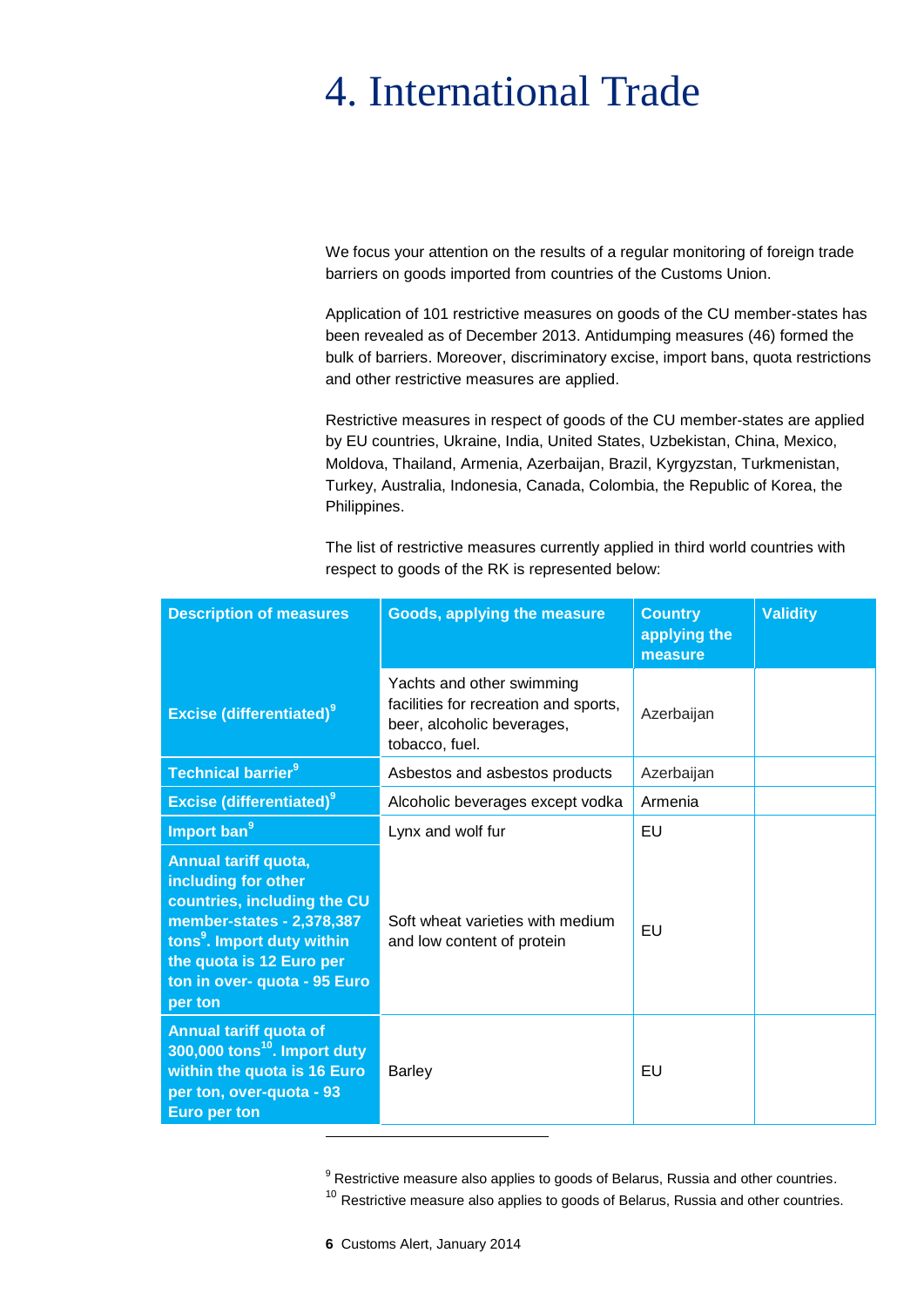| Technical barrier <sup>10</sup>                                                                                                                            | Asbestos and asbestos products                                                                                                                                  | EU           |                      |
|------------------------------------------------------------------------------------------------------------------------------------------------------------|-----------------------------------------------------------------------------------------------------------------------------------------------------------------|--------------|----------------------|
| Technical barrier <sup>10</sup>                                                                                                                            | Chemicals                                                                                                                                                       | EU           |                      |
| Technical barrier <sup>10</sup>                                                                                                                            | More than 140 nickel compounds                                                                                                                                  | EC           |                      |
| <b>Special protective duty at</b><br>$30\%^{11}$                                                                                                           | Sodium nitrate                                                                                                                                                  | India        | 16 September<br>2014 |
| <b>Special protective</b><br>investigation <sup>10</sup>                                                                                                   | Seamless tubes, pipes and hollow<br>profiles made of iron or non-alloy<br>steel                                                                                 | India        |                      |
| <b>Special protective</b><br>investigation <sup>10</sup>                                                                                                   | Chemical rubber                                                                                                                                                 | India        |                      |
| Technical barrier <sup>10</sup>                                                                                                                            | Steel and steel products                                                                                                                                        | India        |                      |
| Anti-dumping duty at the<br>rate of $20\%^{10}$                                                                                                            | Hot-rolled flat products in coils                                                                                                                               | Indonesia    | 26 November<br>2018  |
| Import quotas <sup>10</sup>                                                                                                                                | Alcoholic beverages including<br>beer (commodity code 2203 -<br>2208)                                                                                           | Kyrgyzstan   | 1 January<br>2015    |
| <b>Special protective</b><br>investigation with<br>simultaneous introduction<br>of interim measures of<br>protection <sup>10</sup>                         | Wheat flour                                                                                                                                                     | Kyrgyzstan   |                      |
| <b>Collection in the form of</b><br>payments for imports of<br>goods in the process of it<br>using the environmental<br>pollution take place <sup>10</sup> | 180 items of CN FEA codes,<br>including cigars, cigarettes and<br>other tobacco, petroleum, mineral<br>and chemical fertilizers, paints,<br>chemicals and other | Moldova      |                      |
| Technical barrier <sup>10</sup>                                                                                                                            | Asbestos and asbestos products                                                                                                                                  | Moldova      |                      |
| Anti-dumping duty at the<br>rate of 247,88%                                                                                                                | Silicomanganese                                                                                                                                                 | <b>USA</b>   |                      |
| <b>Special protective fee from</b><br>2,95% to 44,20%,<br>depending on the period <sup>12</sup>                                                            | Hot rolled products made of non-<br>alloy steel                                                                                                                 | Thailand     | 26 February<br>2016  |
| Technical barrier <sup>12</sup>                                                                                                                            | Asbestos products                                                                                                                                               | Thailand     |                      |
| <b>Excise (discriminatory)</b> <sup>12</sup>                                                                                                               | Beer, some types of alcoholic<br>beverages, alcohol, tobacco<br>products, passenger cars                                                                        | Turkmenistan |                      |
| <b>Licensing of import</b><br>$\overline{\text{activities}^{12}}$                                                                                          | Alcohol, alcoholic beverages,<br>tobacco products, chemicals and<br>transport                                                                                   | Turkmenistan |                      |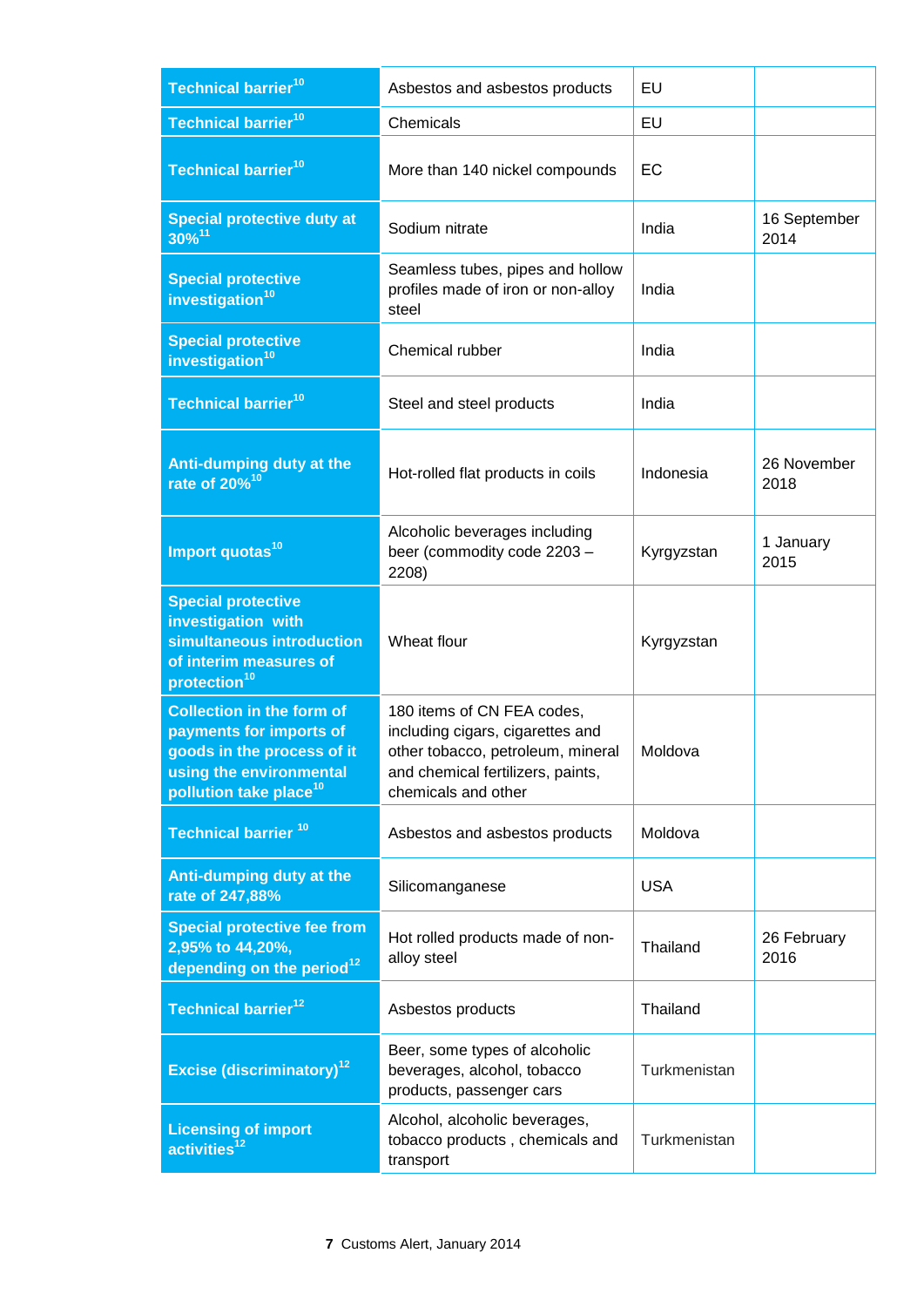| <b>Difficulties in obtaining</b><br>permission for transit<br>import through the territory<br>of Uzbekistan <sup>12</sup> | Ammonium nitrate, mining<br>machinery BelAZ, gas cylinders<br>and other    | Uzbekistan               |               |
|---------------------------------------------------------------------------------------------------------------------------|----------------------------------------------------------------------------|--------------------------|---------------|
| <b>Excise (discriminatory)<sup>12</sup></b>                                                                               | 37 items of CN FEA codes,<br>including beer, cigarettes, salt and<br>other | Uzbekistan <sup>10</sup> |               |
| Import quotas <sup>12</sup>                                                                                               | Coal and coke                                                              | Ukraine                  |               |
| <b>Special protective</b><br>measure $12$                                                                                 | Seamless steel pipes, casing and<br>tubing                                 | Ukraine                  | October 2014  |
| <b>Special protective</b><br>measure $^{\rm 12}$                                                                          | Cars                                                                       | Ukraine                  | 13 April 2016 |

Complete information on restrictive measures with respect to goods of the CU member-states can be found on the official EEC website.

 $11$  For the period from 17 September 2014 until 17 December 2014 the duty is set at 28%. Restrictive measure also applies to goods of Belarus, Russia and other countries.

 $12$  Restrictive measure also applies to the Belarus goods.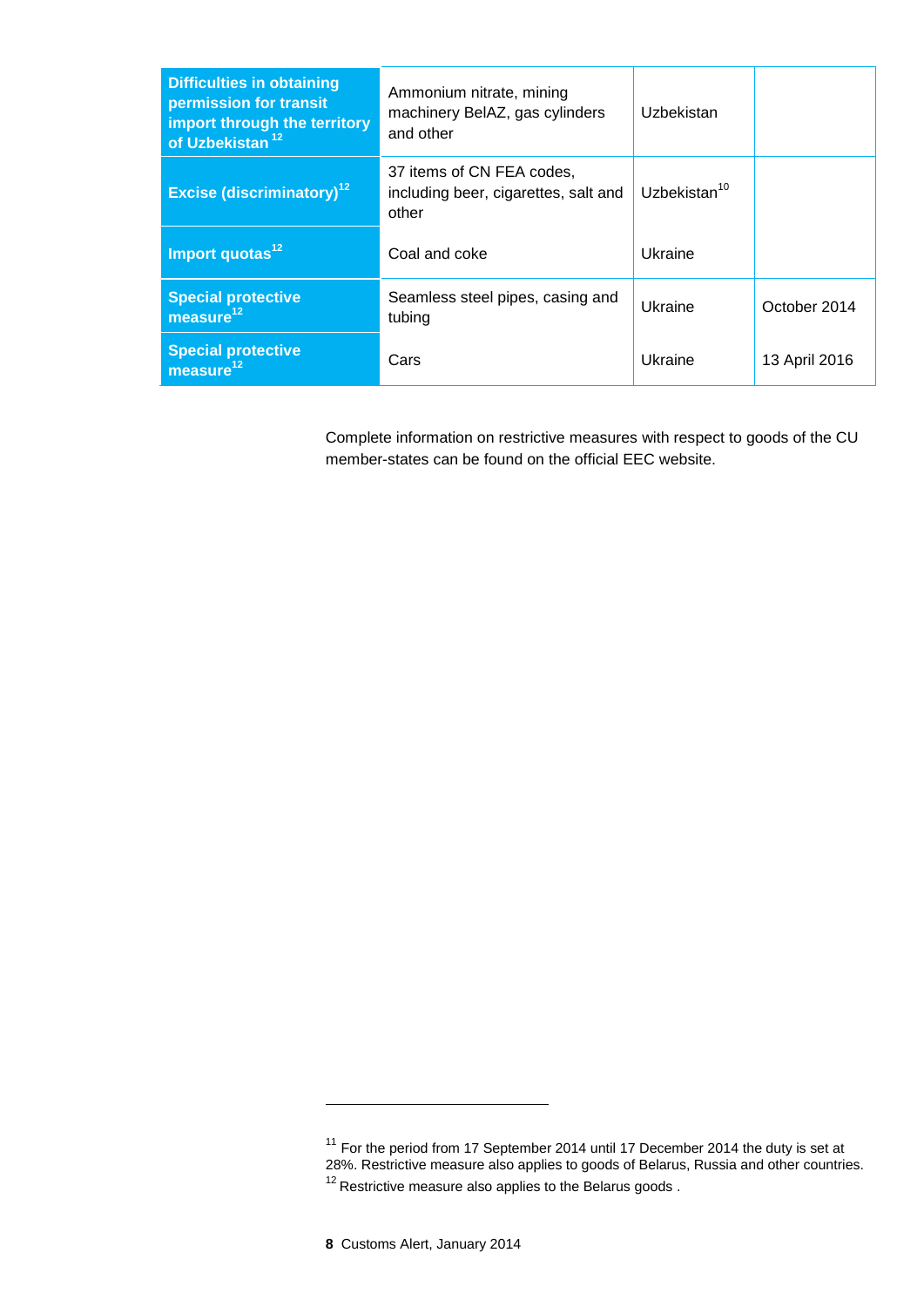# 5. Dear Client,

Please contact us should you have any questions regarding the application of Customs Union or Kazakhstan customs law.

The Deloitte customs group provides services specifically designed to assist those performing foreign economic activities understand and apply statutory rules and regulations concerning the import and export of goods. We have a team of experts to work on our engagements who have both theoretical and practical customs knowledge, which, in our opinion, is the key to a quality and professional job.

We are always glad to be of assistance!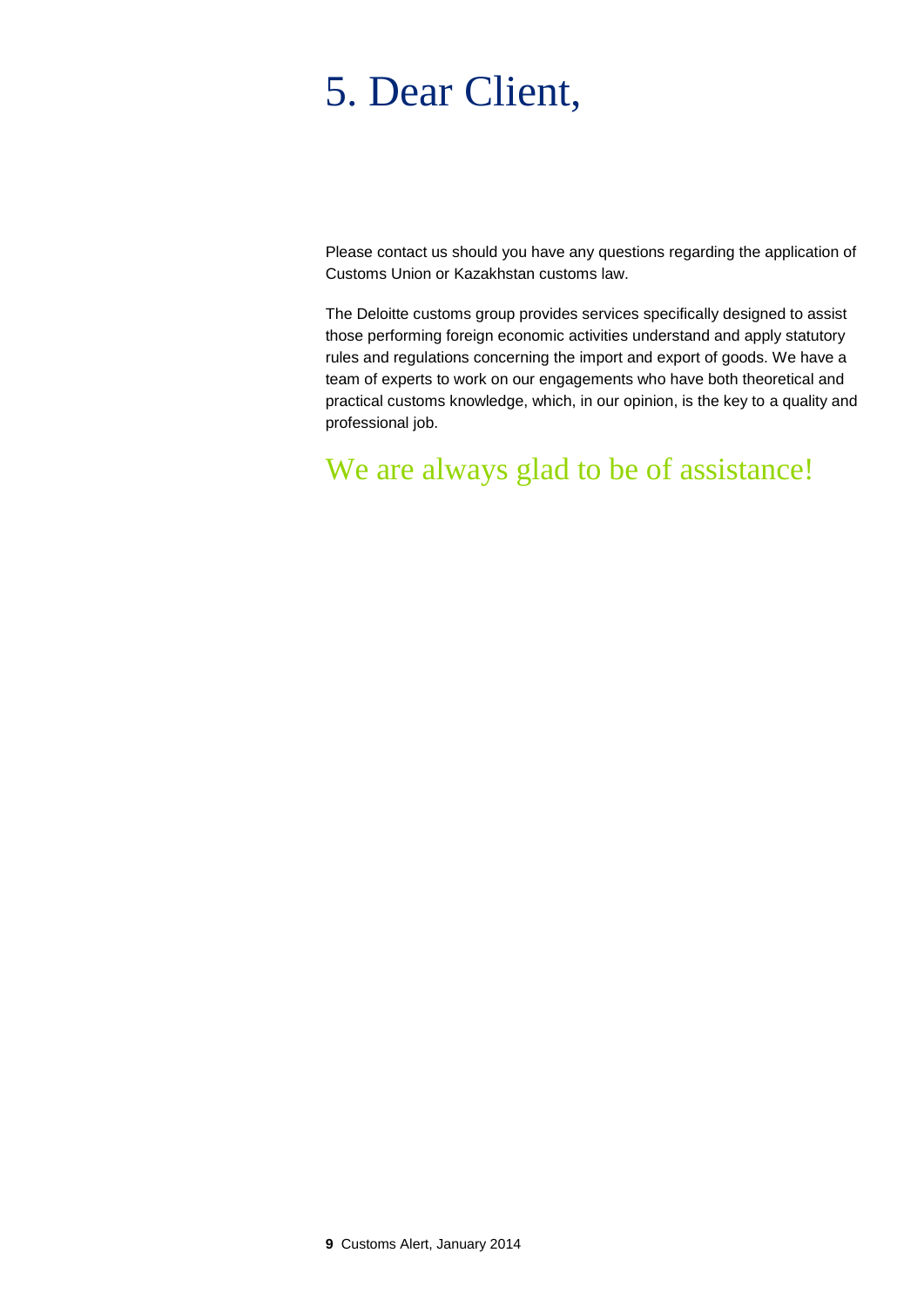## 6. Contacts

#### **Almaty**

#### **Vladimir Kononenko**

Partner Tel.:+7 (727) 258 13 40 Fax: +7(727) 258 13 41 Email: [vkononenko@deloitte.kz](mailto:vkononenko@deloitte.kz)

#### **Astana**

**Sholpan Dossymkhanova** Manager Tel.:+7 (717) 258 04 80 Fax: +7(717) 258 03 90 Email: sdossymkhanova@deloitte.kz

#### **Atyrau / Aktau:**

**Anthony Mahon Director** Tel.: +7 (727) 258 13 40 Fax: +7(727) 258 13 41 Email: anmahon@deloitte.kz